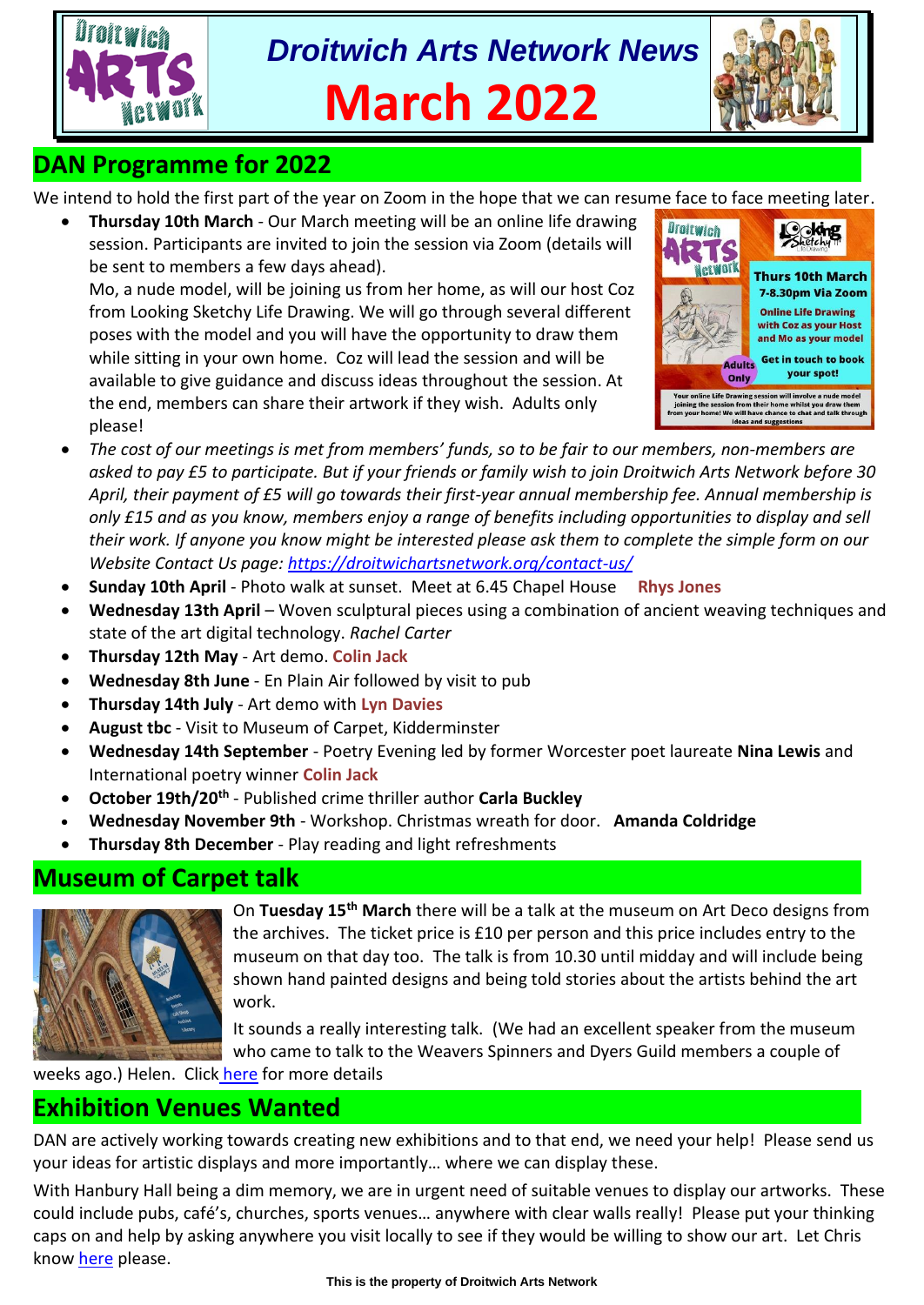# **DAN February Meeting – Wendy Simmons**



Wendy at first explained her new Art Graf pigment blocks which are Inspired by traditional tailor's chalk, are rich, water-soluble blocks of pigment. They are extremely soft and provide artists with a wide range of shades depending on the amount of water used, from light, transparent tones to deep, rich, opaque colours.



They can be used undiluted to create drawing marks. When diluted, they act similarly to an ink, and they can be used as an entire block to draw or paint with a brush, similarly to how you would use traditional watercolour paint. Wendy went on to demonstrate an underpainting using them and progressed to show their versatility in full flower mode. A very interesting and new way of using colour. Thanks Wendy!

### **POETRY CORNER – MORPHING TO PHOTOGRAPHY NOOK**

Thank you to everyone who sent in their rather splendid poems. Very interesting all! Hopefully there is more talent out there and from next month we are asking for **PHOTOGRAPHS**. I just need your photographs with any information you wish to disclose, to show in the coming newsletters. Send by email, [HERE.](mailto:tina.watkins.ntlworld@gmail.com) **By 27th March.**

**Colin Jack** sent in the following poem and says "*"Attached poem 'moon' Blurb: Based on circle images (medals, thumbprints, O levels (for those who remember them), a lament for the optimism of the moon landings which came to nothing (though we may go back one day soon)"*

Moon

Dusty thumbprint on the sky. A single clue Was it left there To attract our notice?

Just dark enough To dim the light Just bright enough To light the darkness

Just far enough To seem difficult Just close enough To seem easy

Just the right challenge Like an 'O' level. Were we being examined And did we pass?

Years on, it looks small and dull A medal from school prize day. What do we do with it now Where do we go from here?

**Stephen Evans** sent the following**… "***Not exactly poetry but I include these wise words from Tolkien, perhaps appropriate for what is happening in the Ukraine. I did this in 2019 for one of Tamara's International postcard exhibitions displayed in the Droitwich Library. We were both so upset and disappointed when we discovered that someone had stolen it. Thought this would be an opportunity to display it again*. "